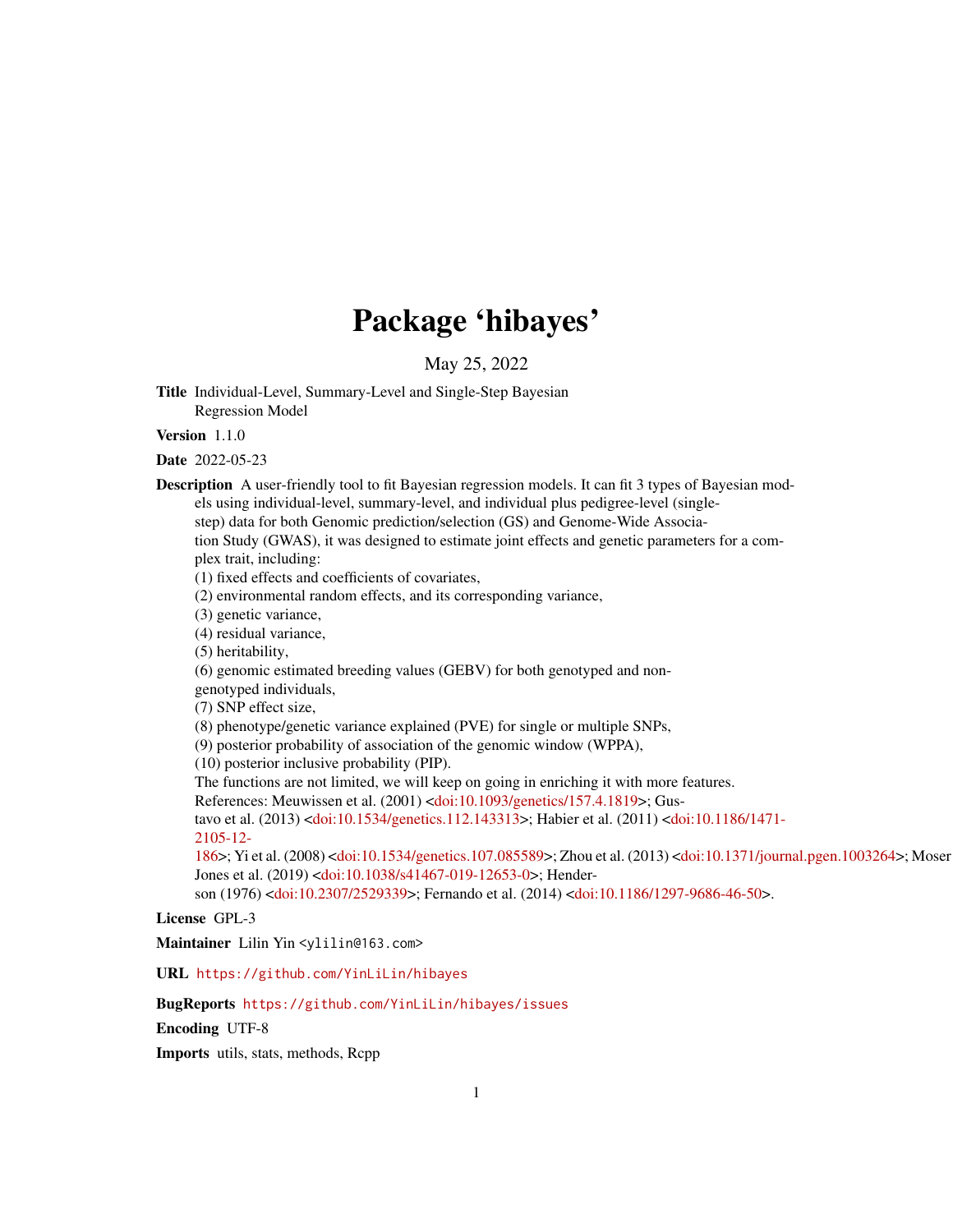$2 \t\t\t bayes$ 

```
Depends R (>= 3.3.0), bigmemory, Matrix
```
LinkingTo Rcpp, RcppArmadillo (>= 0.9.600.0.0), RcppProgress, BH, bigmemory, Matrix

RoxygenNote 7.1.1

SystemRequirements C++11

#### NeedsCompilation yes

Author Lilin Yin [aut, cre, cph], Haohao Zhang [aut, cph], Xiaolei Liu [aut, cph]

Repository CRAN

Date/Publication 2022-05-25 06:40:07 UTC

### R topics documented:

| Index |  |  |  |  |  |  |  |  |  |  |  |  |  |  |  |  |  |  |  |  |  |  |
|-------|--|--|--|--|--|--|--|--|--|--|--|--|--|--|--|--|--|--|--|--|--|--|
|       |  |  |  |  |  |  |  |  |  |  |  |  |  |  |  |  |  |  |  |  |  |  |
|       |  |  |  |  |  |  |  |  |  |  |  |  |  |  |  |  |  |  |  |  |  |  |
|       |  |  |  |  |  |  |  |  |  |  |  |  |  |  |  |  |  |  |  |  |  |  |
|       |  |  |  |  |  |  |  |  |  |  |  |  |  |  |  |  |  |  |  |  |  |  |
|       |  |  |  |  |  |  |  |  |  |  |  |  |  |  |  |  |  |  |  |  |  |  |

bayes *Bayes model*

#### Description

Bayes linear regression model using individual level data

$$
y = X\beta + Rr + M\alpha + e
$$

where  $\beta$  is a vector of estimated coefficient for covariates, and r is a vector of environmental random effects. M is a matrix of genotype covariate,  $\alpha$  is a vector of estimated marker effect size. *e* is a vector of residuals.

#### Usage

```
bayes(
 y,
 M,
 X = NULLR = NULL,
 model = c("BayesCpi", "BayesA", "BayesL", "BSLMM", "BayesR", "BayesB", "BayesC",
    "BayesBpi", "BayesRR"),
 map = NULL,
```
<span id="page-1-0"></span>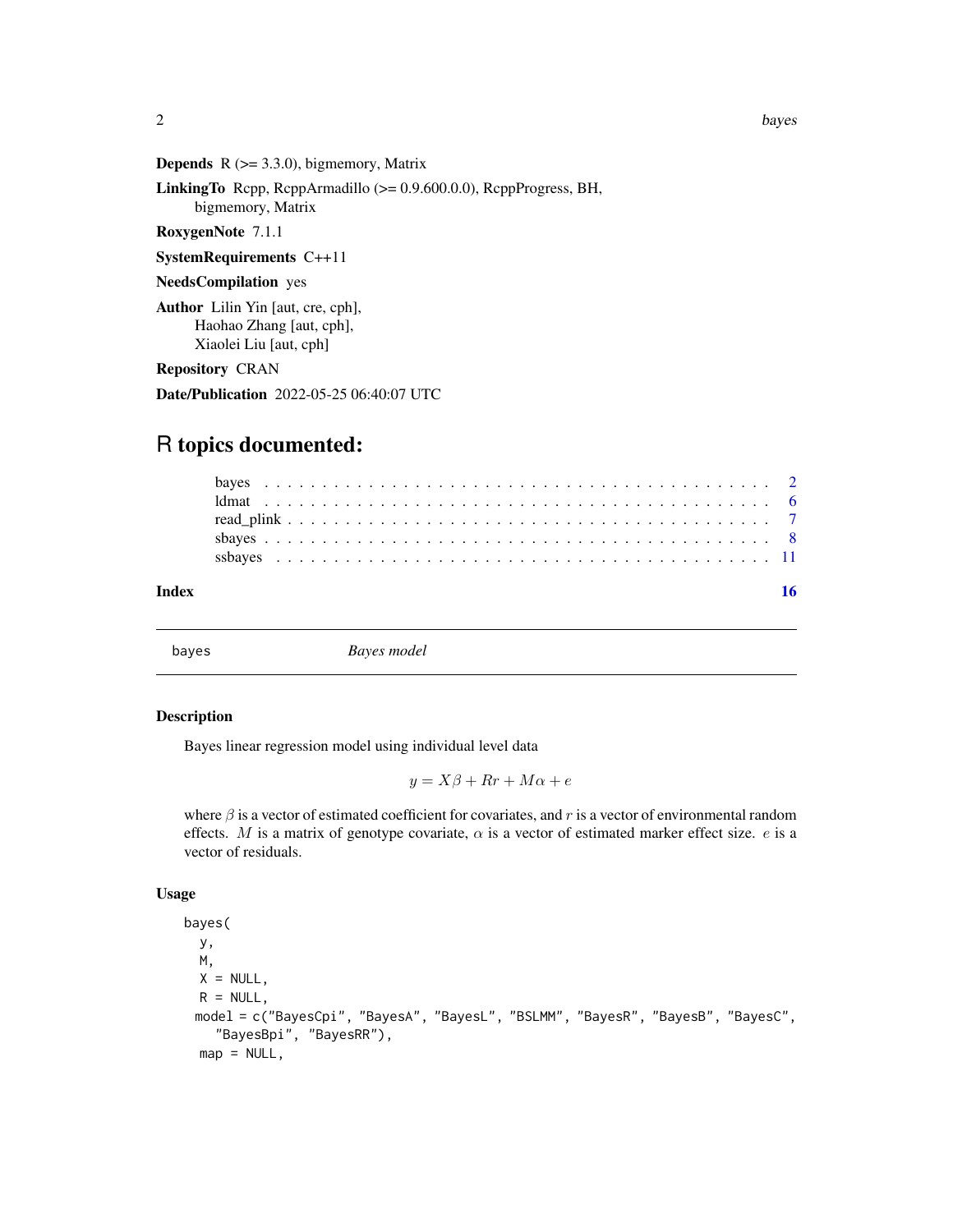bayes 3

```
Pi = NULL,fold = NULL,niter = 20000,
nburn = 12000,
windsize = NULL,
windnum = NULL,
vg = NULL,dfvg = NULL,
s2vg = NULL,ve = NULL,dfve = NULL,
s2ve = NULL,lambda = 0,
outfreq = NULL,
seed = 666666,threads = 4,
verbose = TRUE
```
#### Arguments

 $\mathcal{L}$ 

| у     | vector of phenotype, use 'NA' for the missings. The number and order of indi-<br>viduals of y, M, X, R should be exactly the same.                                    |
|-------|-----------------------------------------------------------------------------------------------------------------------------------------------------------------------|
| M     | numeric matrix of genotype with individuals in rows and markers in columns,<br>NAs are not allowed.                                                                   |
| X     | (optional) covariate matrix of all individuals, all values should be in digits, char-<br>acters are not allowed, please use 'model.matrix.lm' function to prepare it. |
| R     | (optional) environmental random effects matrix of all individuals, NAs are not<br>allowed for the individuals with phenotypic value.                                  |
| model | bayes model including: "BayesB", "BayesA", "BayesL", "BayesRR", "Bayes-<br>Bpi", "BayesC", "BayesCpi", "BayesR", "BSLMM".                                             |
|       | • "BayesRR": Bayes Ridge Regression, all SNPs have non-zero effects and<br>share the same variance, equals to RRBLUP or GBLUP.                                        |
|       | • "BayesA": all SNPs have non-zero effects, and take different variance which<br>follows an inverse chi-square distribution.                                          |
|       | • "BayesB": only a small proportion of SNPs (1-Pi) have non-zero effects,<br>and take different variance which follows an inverse chi-square distribution.            |
|       | • "BayesBpi": the same with "BayesB", but 'Pi' is not fixed.                                                                                                          |
|       | • "BayesC": only a small proportion of SNPs (1-Pi) have non-zero effects,<br>and share the same variance.                                                             |
|       | • "BayesCpi": the same with "BayesC", but 'Pi' is not fixed.                                                                                                          |
|       | • "BayesL": BayesLASSO, all SNPs have non-zero effects, and take different<br>variance which follows an exponential distribution.                                     |
|       | • "BSLMM": all SNPs have non-zero effects, and take the same variance, but<br>a small proportion of SNPs have additional shared variance.                             |
|       | • "BayesR": only a small proportion of SNPs have non-zero effects, and the<br>SNPs are allocated into different groups, each group has the same variance.             |
|       |                                                                                                                                                                       |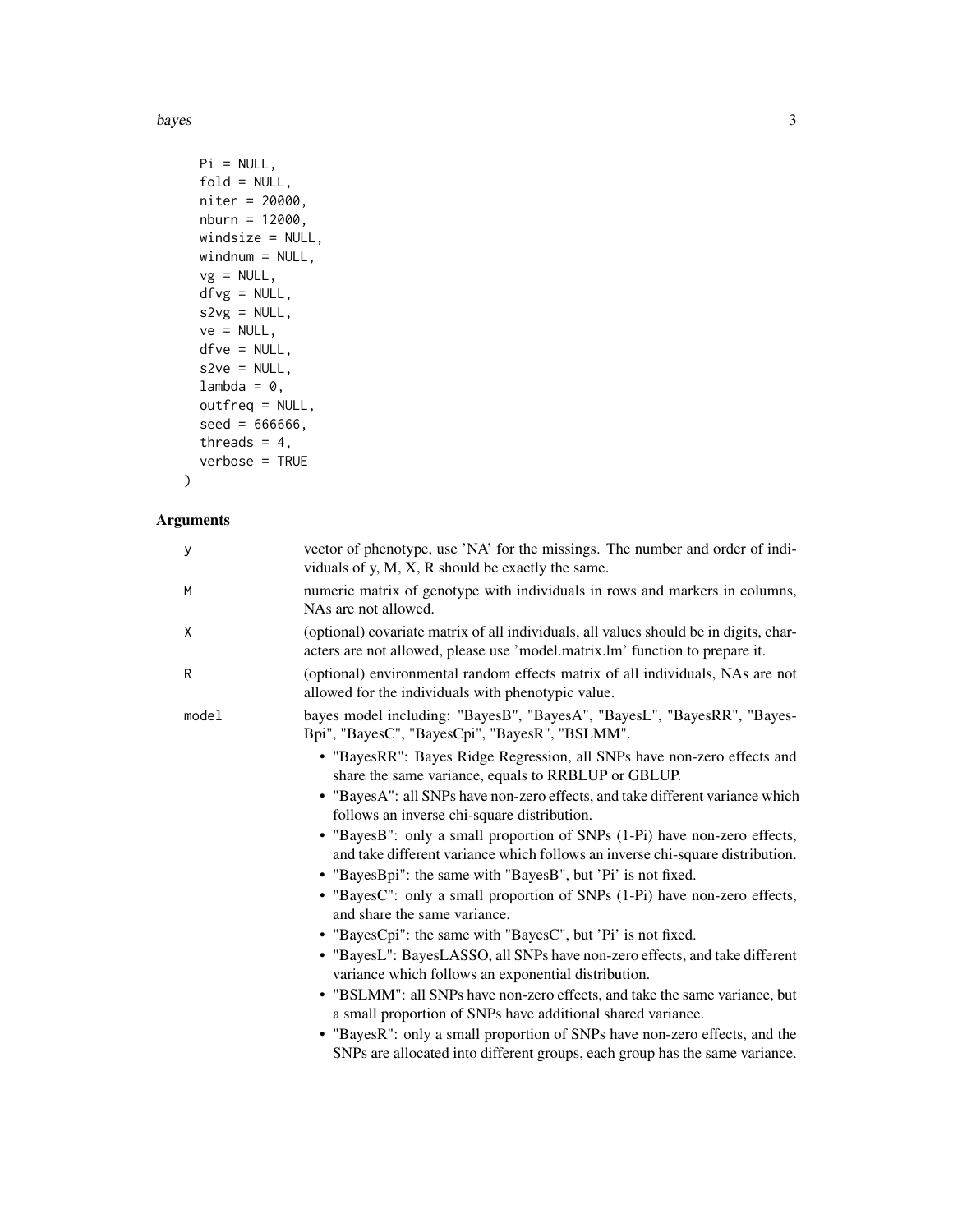| map      | (optional, only for GWAS) the map information of genotype, at least 3 columns<br>are: SNPs, chromosome, physical position.                                                                                                                                                                                                |
|----------|---------------------------------------------------------------------------------------------------------------------------------------------------------------------------------------------------------------------------------------------------------------------------------------------------------------------------|
| Рi       | vector, the proportion of zero effect and non-zero effect SNPs, the first value<br>must be the proportion of non-effect markers.                                                                                                                                                                                          |
| fold     | proportion of variance explained for groups of SNPs, the default is $c(0, 0.0001, 0.0001)$<br>$0.001, 0.01$ ).                                                                                                                                                                                                            |
| niter    | the number of MCMC iteration.                                                                                                                                                                                                                                                                                             |
| nburn    | the number of iterations to be discarded.                                                                                                                                                                                                                                                                                 |
| windsize | window size in bp for GWAS, the default is NULL.                                                                                                                                                                                                                                                                          |
| windnum  | fixed number of SNPs in a window for GWAS, if it is specified, 'windsize' will<br>be invalid, the default is NULL.                                                                                                                                                                                                        |
| vg       | prior value of genetic variance.                                                                                                                                                                                                                                                                                          |
| dfvg     | the number of degrees of freedom for the distribution of genetic variance.                                                                                                                                                                                                                                                |
| s2vg     | scale parameter for the distribution of genetic variance.                                                                                                                                                                                                                                                                 |
| ve       | prior value of residual variance.                                                                                                                                                                                                                                                                                         |
| dfve     | the number of degrees of freedom for the distribution of residual variance.                                                                                                                                                                                                                                               |
| s2ve     | scale parameter for the distribution of residual variance.                                                                                                                                                                                                                                                                |
| lambda   | value of ridge regression for inverting a matrix.                                                                                                                                                                                                                                                                         |
| outfreq  | frequency of collecting the estimated parameters and printing on console. Note<br>that smaller frequency may have higher accuracy of estimated parameters, but<br>would result in more time and memory for collecting process, on contrary, big-<br>ger frequency may have an negative effect on accuracy of estimations. |
| seed     | seed for random sample.                                                                                                                                                                                                                                                                                                   |
| threads  | number of threads used for OpenMP.                                                                                                                                                                                                                                                                                        |
| verbose  | whether to print the iteration information on console.                                                                                                                                                                                                                                                                    |

#### Value

the function returns a list containing

\$mu the regression intercept

\$pi estimated proportion of zero effect and non-zero effect SNPs

\$beta estimated coefficients for all covariates

\$r estimated environmental random effects

\$Vr estimated variance for all environmental random effect

\$Vg estimated genetic variance

\$Ve estimated residual variance

**\$h2** estimated heritability (h2 =  $Vg / (Vr + Vg + Ve)$ )

\$alpha estimated effect size of all markers

\$g genomic estimated breeding value

\$e residuals of the model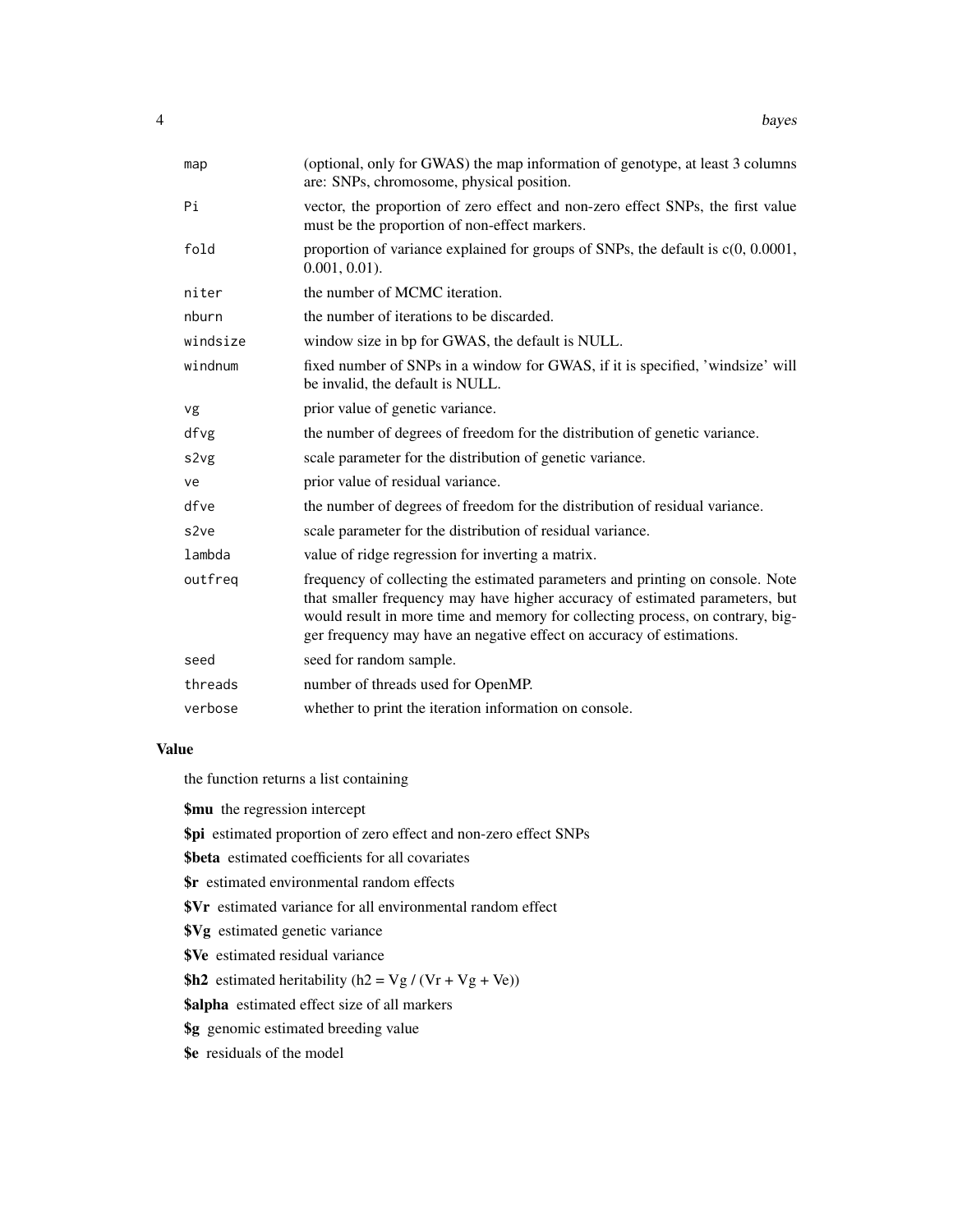bayes 5

- \$pip the frequency for markers to be included in the model during MCMC iteration, known as posterior inclusive probability (PIP)
- \$gwas WPPA is defined to be the window posterior probability of association, it is estimated by counting the number of MCMC samples in which

α

is nonzero for at least one SNP in the window

**\$MCMCsamples** the collected samples of posterior estimation for all the above parameters across MCMC iterations

#### References

Meuwissen, Theo HE, Ben J. Hayes, and Michael E. Goddard. "Prediction of total genetic value using genome-wide dense marker maps." Genetics 157.4 (2001): 1819-1829.

de los Campos, G., Hickey, J. M., Pong-Wong, R., Daetwyler, H. D., and Calus, M. P. (2013). Whole-genome regression and prediction methods applied to plant and animal breeding. Genetics, 193(2), 327-345.

Habier, David, et al. "Extension of the Bayesian alphabet for genomic selection." BMC bioinformatics 12.1 (2011): 1-12.

Yi, Nengjun, and Shizhong Xu. "Bayesian LASSO for quantitative trait loci mapping." Genetics 179.2 (2008): 1045-1055.

Zhou, Xiang, Peter Carbonetto, and Matthew Stephens. "Polygenic modeling with Bayesian sparse linear mixed models." PLoS genetics 9.2 (2013): e1003264.

Moser, Gerhard, et al. "Simultaneous discovery, estimation and prediction analysis of complex traits using a Bayesian mixture model." PLoS genetics 11.4 (2015): e1004969.

#### Examples

```
# Load the example data attached in the package
pheno_file_path = system.file("extdata", "pheno.txt", package = "hibayes")
pheno = read.table(pheno_file_path, header=TRUE)
bfile_path = system.file("extdata", "geno", package = "hibayes")
data = read_plink(bfile_path, out=tempfile())
fam = data$fam
geno = data$geno
map = data$map
# Adjust the order of phenotype by genotype id
geno.id = fam[, 2]pheno = pheno[match(geno.id, pheno[, 1]), ]
# Add fixed effects, covariates, and random effect
X <- model.matrix.lm(~as.numeric(scale)+as.factor(sex), data=pheno, na.action = "na.pass")
X \leq X[, -1] #remove the intercept
# then fit the model as: fit = bayes(..., X=X, R=pheno[,c("group")], ...)
# For GS/GP
fit = bayes(y=pheno[, 2], M=geno, model="BayesR", niter=200, nburn=100)
```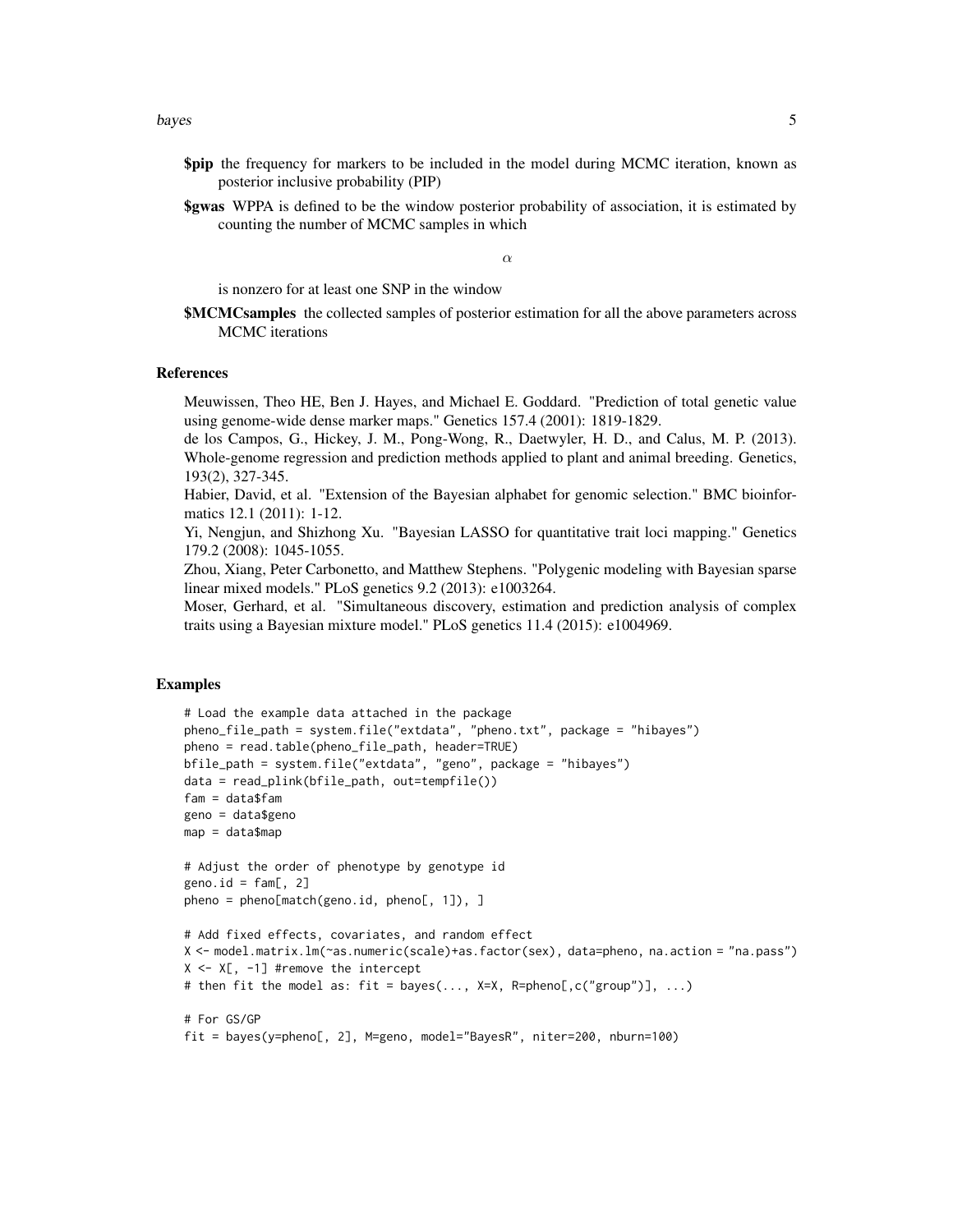```
6 6 ldmat
```

```
# For GWAS
fit = bayes(y=pheno[, 2], M=geno, map=map, windsize=1e6, model="BayesCpi")
# The standard deviation of unknow parameters can be obtained from the list 'MCMCsamples':
# get the SD of estimated SNP effects for markers
snp_effect_sd = apply(fit$MCMCsamples$alpha, 1, sd)
# get the prediction error variance (PEV) of estimated breeding values
gebv_pev = apply(fit$MCMCsamples$g, 1, var)
```
ldmat *LD variance-covariance matrix calculation*

#### Description

To calculate density or sparse LD variance-covariance matrix with genotype in bigmemory format.

#### Usage

```
ldmat(
  geno,
 map = NULL,gwas.geno = NULL,
 gwas.map = NULL,chisq = NULL,
 ldchr = FALSE,
 threads = 4,
  verbose = TRUE
)
```

| geno      | the reference genotype panel in bigmemory format.                                                                    |
|-----------|----------------------------------------------------------------------------------------------------------------------|
| map       | the map information of reference genotype panel, columns are: SNPs, chromo-<br>some, physical position.              |
| gwas.geno | (optional) the genotype of gwas samples which were used to generate the sum-<br>mary data.                           |
| gwas.map  | (optional) the map information of the genotype of gwas samples, columns are:<br>SNPs, chromosome, physical position. |
| chisg     | chi-squre value for generating sparse matrix, if $n * r2 <$ chisq, it would be set to<br>zero.                       |
| ldchr     | lpgical, whether to calulate the LD between chromosomes.                                                             |
| threads   | the number of threads used in computation.                                                                           |
| verbose   | whether to print the information.                                                                                    |

<span id="page-5-0"></span>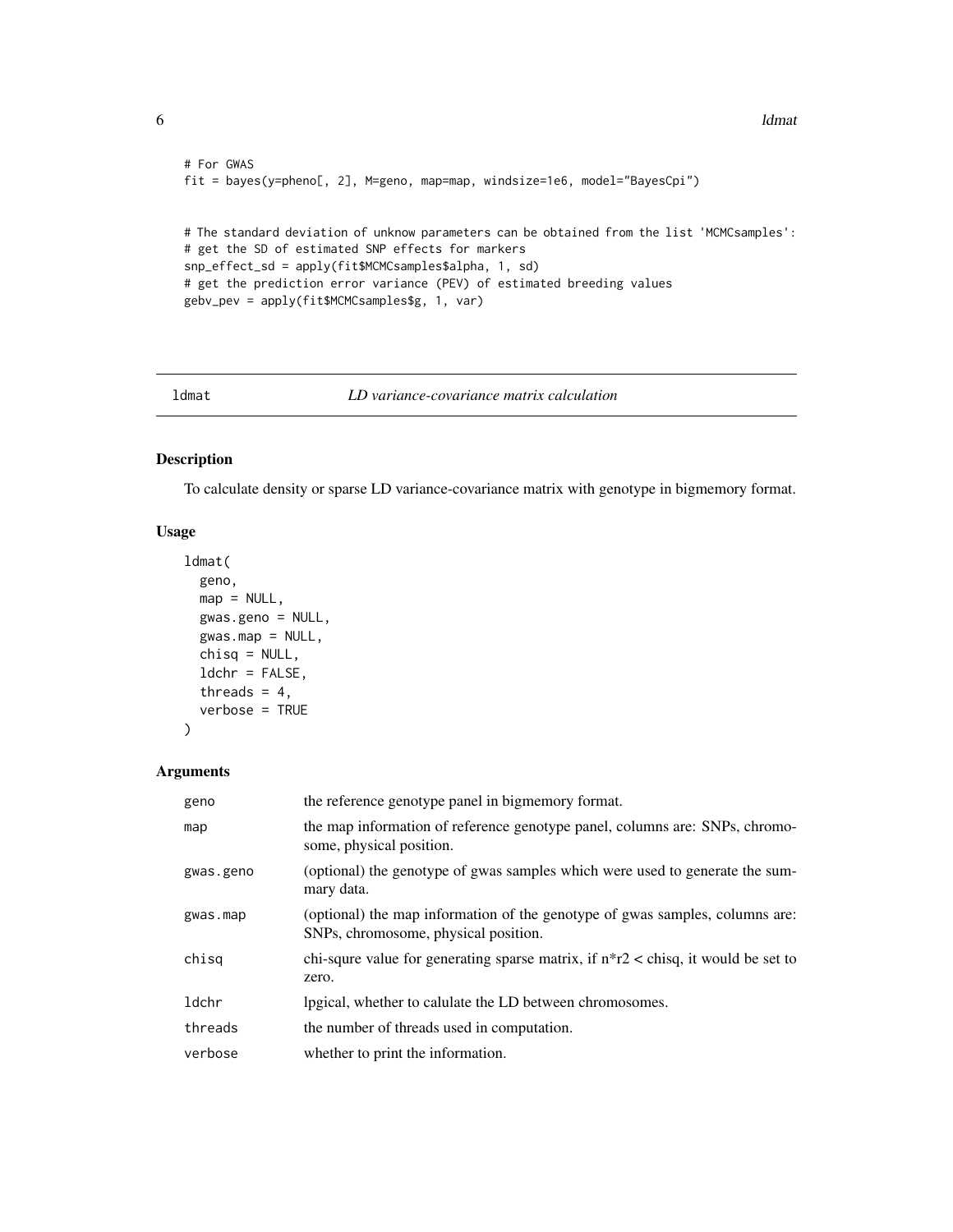#### <span id="page-6-0"></span>read\_plink 7

#### Value

For full ld matrix, it returns a standard R matrix, for sparse matrix, it returns a 'dgCMatrix'.

#### Examples

```
bfile_path = system.file("extdata", "geno", package = "hibayes")
data = read_plink(bfile_path, out=tempfile())
geno = data$geno
map = data$map
xx = ldmat(geno, threads=4) #chromosome wide full ld matrix
xx = ldmat(geno, chisq=5, threads=4) #chromosome wide sparse ld matrix
xx = ldmat(geno, map, ldchr=FALSE, threads=4) #chromosome block ld matrix
xx = ldmat(geno, map, ldchr=FALSE, chisq=5, threads=4) #chromosome block + sparse ld matrix
```
read\_plink *data load*

#### Description

To load plink binary data

#### Usage

```
read_plink(
  bfile = ",
  maxLine = 10000,
  \text{impute} = \text{TRUE},
  mode = c("A", "D"),
  out = NULL,threads = 4\mathcal{L}
```

| bfile   | character, prefix of Plink binary format data.                          |
|---------|-------------------------------------------------------------------------|
| maxLine | number, set the number of lines to read at a time.                      |
| impute  | logical, whether to impute missing values in genotype by major alleles. |
| mode    | "A" or "D", additive effect or dominant effect.                         |
| out     | character, path and prefix of output file                               |
| threads | number, the number of used threads for parallel process                 |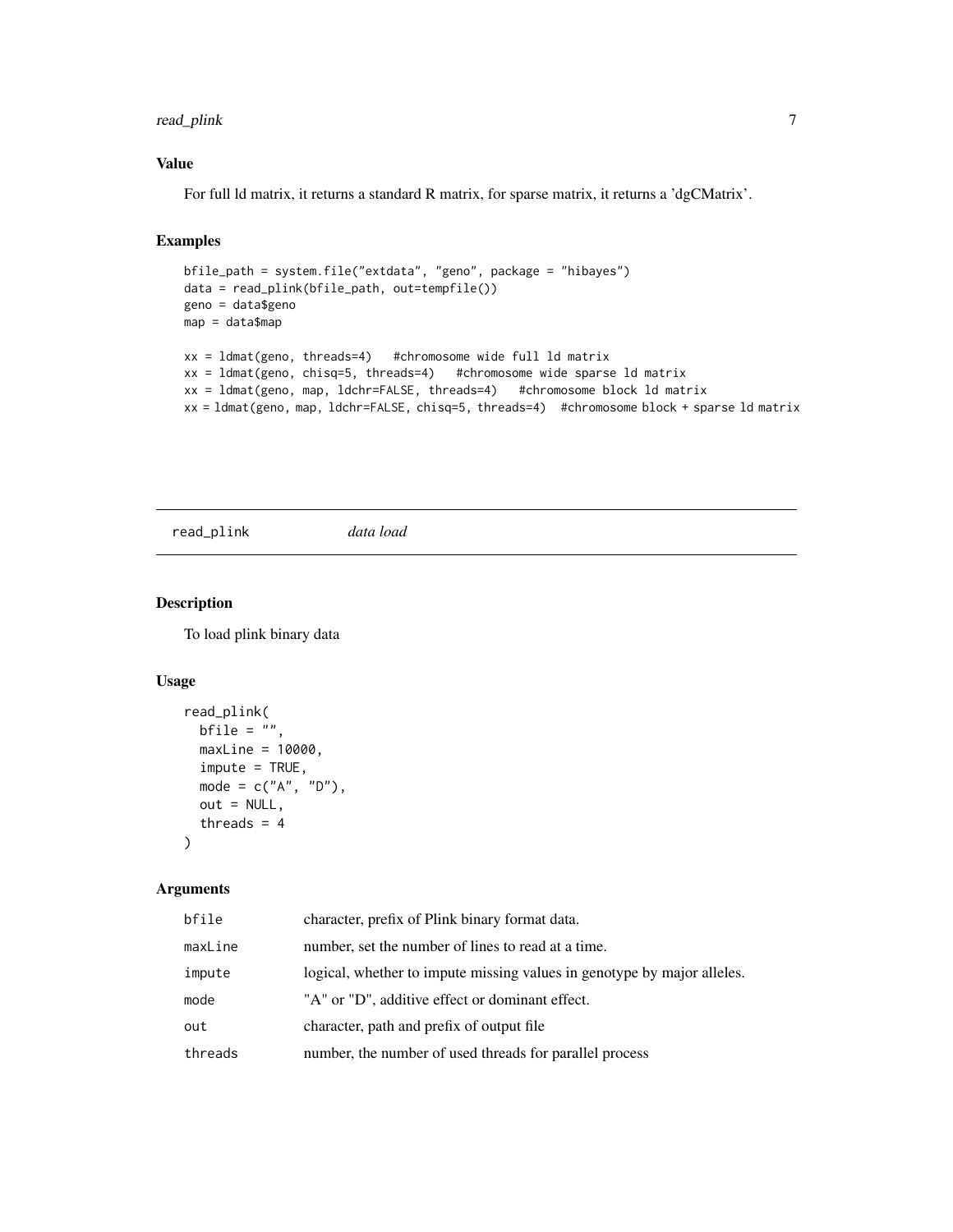#### <span id="page-7-0"></span>Value

hibayes will code the genotype A1A1 as 2, A1A2 as 1, and A2A2 as 0, where A1 is the first allele of each marker in \*.bim file, therefore the estimated effect size is on A1 allele, users should pay attention to it when a process involves marker effect.

#### Examples

```
bfile_path = system.file("extdata", "geno", package = "hibayes")
data = read_plink(bfile_path, out=tempfile(), mode="A")
fam = data$fam
geno = data$geno
map = data$map
```
sbayes *SBayes model*

#### Description

Bayes linear regression model using summary level data

#### Usage

```
sbayes(
  sumstat,
 ldm,
 model = c("BayesB", "BayesA", "BayesL", "BayesRR", "BayesBpi", "BayesC", "BayesCpi",
    "BayesR", "CG"),
 map = NULL,Pi = NULL,
  lambda = NULL,fold = NULL,niter = 20000,
 nburn = 12000,
 windsize = NULL,
 widthum = NULL,vg = NULL,dfvg = NULL,s2vg = NULL,ve = NULL,dfve = NULL,
  s2ve = NULL,
 outfreq = NULL,
  seed = 666666,
  threads = 4,
  verbose = TRUE
)
```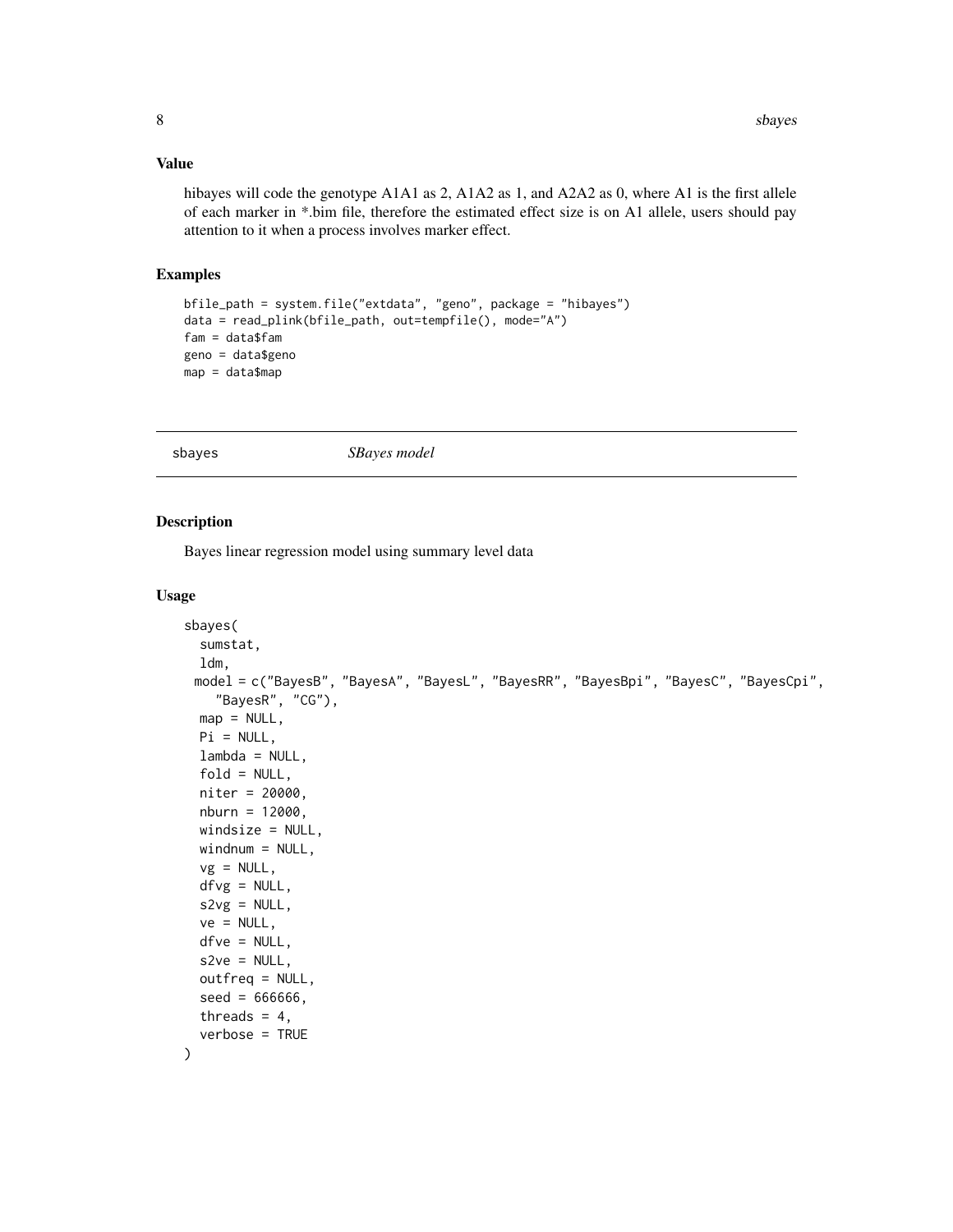#### sbayes 9

| sumstat  | matrix of summary data, details refer to https://cnsgenomics.com/software/gcta/#COJO.                                                                                                                                                                                                                                     |
|----------|---------------------------------------------------------------------------------------------------------------------------------------------------------------------------------------------------------------------------------------------------------------------------------------------------------------------------|
| ldm      | dense or sparse matrix, ld for reference panel (m $*$ m, m is the number of SNPs).<br>NOTE that the order of SNPs should be consistent with summary data.                                                                                                                                                                 |
| model    | bayes model including: "BayesB", "BayesA", "BayesL", "BayesRR", "Bayes-<br>Bpi", "BayesC", "BayesCpi", "BayesR", "CG".                                                                                                                                                                                                    |
|          | • "BayesRR": Bayes Ridge Regression, all SNPs have non-zero effects and<br>share the same variance, equals to RRBLUP or GBLUP.                                                                                                                                                                                            |
|          | • "BayesA": all SNPs have non-zero effects, and take different variance which<br>follows an inverse chi-square distribution.                                                                                                                                                                                              |
|          | • "BayesB": only a small proportion of SNPs (1-Pi) have non-zero effects,<br>and take different variance which follows an inverse chi-square distribution.                                                                                                                                                                |
|          | • "BayesBpi": the same with "BayesB", but 'Pi' is not fixed.                                                                                                                                                                                                                                                              |
|          | • "BayesC": only a small proportion of SNPs (1-Pi) have non-zero effects,<br>and share the same variance.                                                                                                                                                                                                                 |
|          | • "BayesCpi": the same with "BayesC", but 'Pi' is not fixed.                                                                                                                                                                                                                                                              |
|          | • "BayesL": BayesLASSO, all SNPs have non-zero effects, and take different<br>variance which follows an exponential distribution.                                                                                                                                                                                         |
|          | • "BayesR": only a small proportion of SNPs have non-zero effects, and the<br>SNPs are allocated into different groups, each group has the same variance.<br>• "CG": conjugate gradient algorithm with assigned lambda.                                                                                                   |
| map      | (optional, only for GWAS) the map information of genotype, at least 3 columns<br>are: SNPs, chromosome, physical position.                                                                                                                                                                                                |
| Рi       | vector, the proportion of zero effect and non-zero effect SNPs, the first value<br>must be the proportion of non-effect markers.                                                                                                                                                                                          |
| lambda   | value or vector, the ridge regression value for each SNPs.                                                                                                                                                                                                                                                                |
| fold     | percentage of variance explained for groups of SNPs, the default is $c(0, 0.0001, 0.0001)$<br>$0.001, 0.01$ ).                                                                                                                                                                                                            |
| niter    | the number of MCMC iteration.                                                                                                                                                                                                                                                                                             |
| nburn    | the number of iterations to be discarded.                                                                                                                                                                                                                                                                                 |
| windsize | window size in bp for GWAS, the default is 1e6.                                                                                                                                                                                                                                                                           |
| windnum  | fixed number of SNPs in a window for GWAS, if it is specified, 'windsize' will<br>be invalid, the default is NULL.                                                                                                                                                                                                        |
| vg       | prior value of genetic variance.                                                                                                                                                                                                                                                                                          |
| dfvg     | the number of degrees of freedom for the distribution of genetic variance.                                                                                                                                                                                                                                                |
| s2vg     | scale parameter for the distribution of genetic variance.                                                                                                                                                                                                                                                                 |
| ve       | prior value of residual variance.                                                                                                                                                                                                                                                                                         |
| dfve     | the number of degrees of freedom for the distribution of residual variance.                                                                                                                                                                                                                                               |
| s2ve     | scale parameter for the distribution of residual variance.                                                                                                                                                                                                                                                                |
| outfreq  | frequency of collecting the estimated parameters and printing on console. Note<br>that smaller frequency may have higher accuracy of estimated parameters, but<br>would result in more time and memory for collecting process, on contrary, big-<br>ger frequency may have an negative effect on accuracy of estimations. |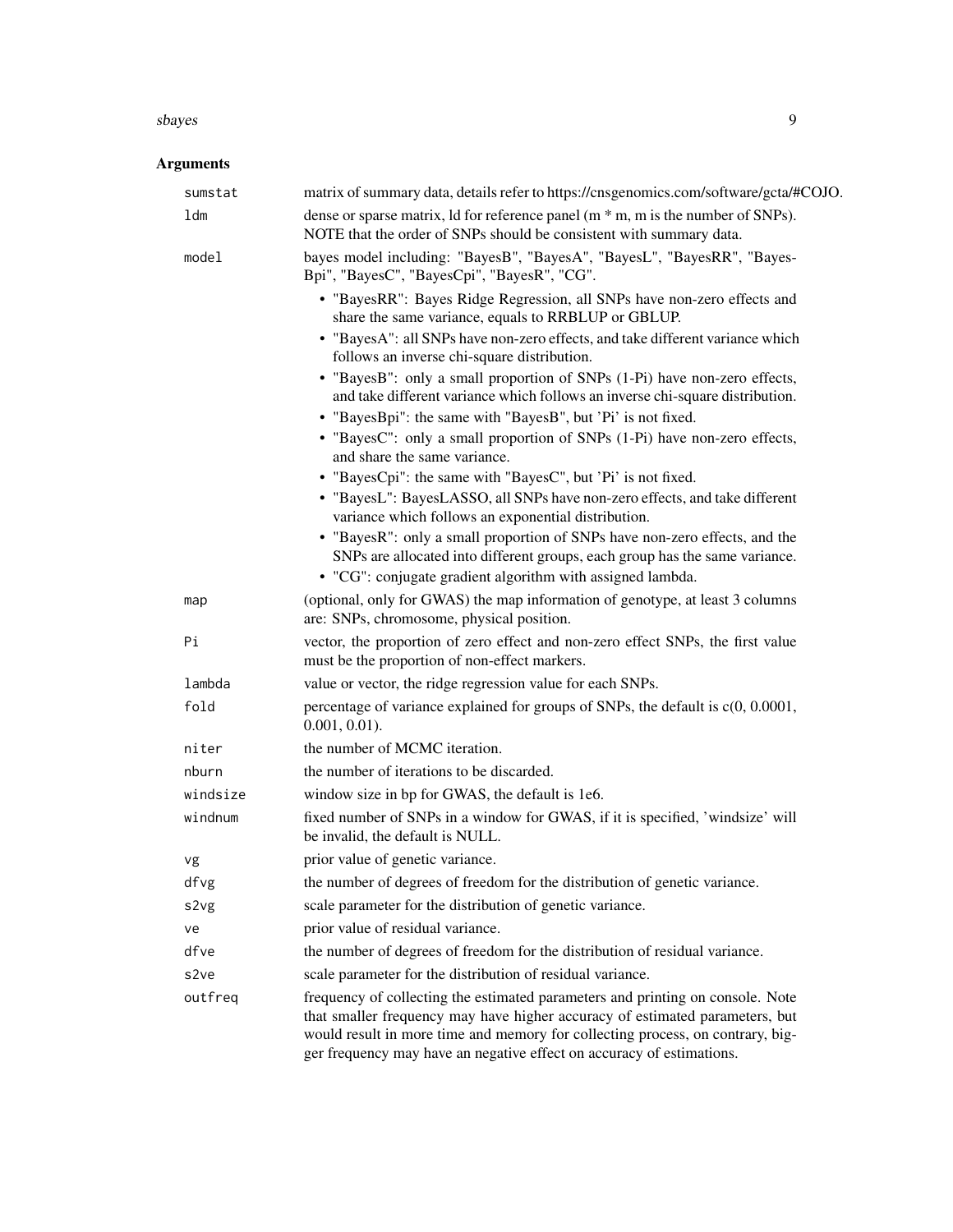#### 10 sbayes and the state of the state of the state state state state state state state state state state state state state state state state state state state state state state state state state state state state state stat

| seed    | seed for random sample.                                |
|---------|--------------------------------------------------------|
| threads | number of threads used for OpenMP.                     |
| verbose | whether to print the iteration information on console. |

#### Value

the function returns a list containing

\$pi estimated proportion of zero effect and non-zero effect SNPs

\$Vg estimated genetic variance

\$Ve estimated residual variance

\$h2 estimated heritability (h2 =  $Vg / (Vg + Ve)$ )

\$alpha estimated effect size of all markers

\$pip the frequency for markers to be included in the model during MCMC iteration, also known as posterior inclusive probability (PIP)

\$gwas WPPA is defined to be the window posterior probability of association, it is estimated by counting the number of MCMC samples in which

α

is nonzero for at least one SNP in the window

**\$MCMCsamples** the collected samples of posterior estimation for all the above parameters across MCMC iterations

#### References

Lloyd-Jones, Luke R., et al. "Improved polygenic prediction by Bayesian multiple regression on summary statistics." Nature communications 10.1 (2019): 1-11.

#### Examples

```
bfile_path = system.file("extdata", "geno", package = "hibayes")
data = read_plink(bfile_path, out=tempfile())
geno = data$geno
map = data$map
head(map)
sumstat_path = system.file("extdata", "geno.ma", package = "hibayes")
sumstat = read.table(sumstat_path, header=TRUE)
head(sumstat)
# computate ld variance covariance matrix
ldm1 = ldmat(geno, threads=4) #chromosome wide full ld matrix
# if the order of SNPs in genotype is not consistent with the order in sumstat file,
# prior adjusting is necessary.
\text{index} = \text{match}(\text{map}[, 1], \text{sumstat}[, 1])sumstat = sumstart[indx, ]
```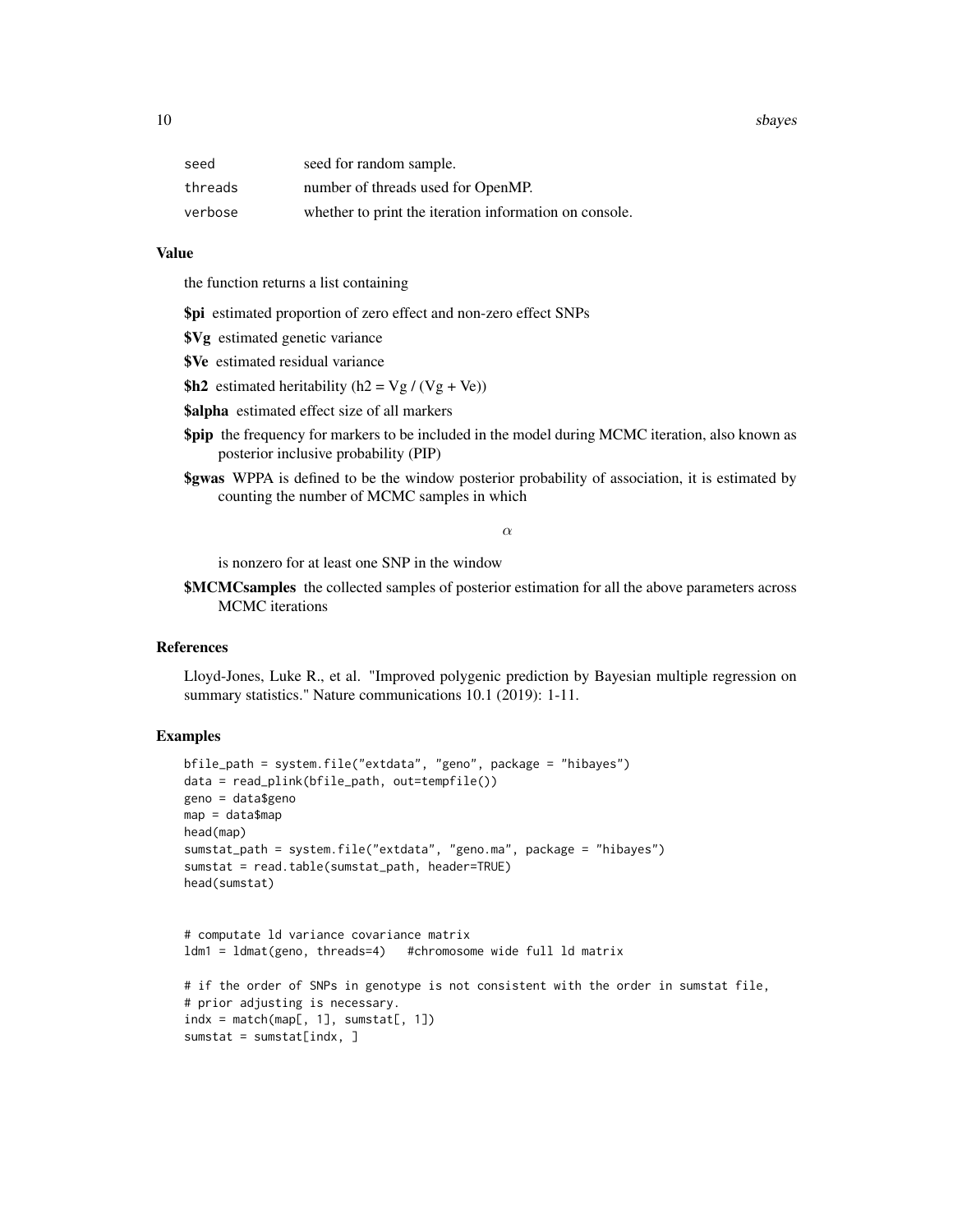#### <span id="page-10-0"></span> $\mathbf{s}$ sbayes  $\mathbf{s}$

```
# fit model
fit = sbayes(sumstat=sumstat, ldm=ldm1, model="BayesR")
# The standard deviation of unknow parameters can be obtained from the list 'MCMCsamples':
# get the SD of estimated SNP effects for markers
snp_effect_sd = apply(fit$MCMCsamples$alpha, 1, sd)
```
ssbayes *Single-step Bayes model*

#### Description

Single-step Bayes linear regression model using individual level data and pedigree information

$$
y = X\beta + Rr + M\alpha + U\epsilon + e
$$

where y is the vector of phenotypic values for both genotyped and non-genotyped individuals,  $\beta$ is a vector of estimated coefficient for covariates,  $M$  contains the genotype  $(M_2)$  for genotyped individuals and the imputed genotype ( $M_1 = A_{12} A_{22}^{-1} M_2$ ) for non-genotyped individuals,  $\epsilon$  is the vector of genotype imputation error, e is a vector of residuals.

#### Usage

```
ssbayes(
 y,
 y.id,
 M,
 M.id,
 P,
 X = NULL,R = NULL,model = c("BayesCpi", "BayesA", "BayesL", "BayesR", "BayesB", "BayesC", "BayesBpi",
    "BayesRR"),
 map = NULL,Pi = NULL,fold = NULL,niter = 20000,
  nburn = 12000,windsize = NULL,
 widthum = NULL,\text{maf} = 0.01,vg = NULL,
  dfvg = NULL,s2vg = NULL,ve = NULL,
```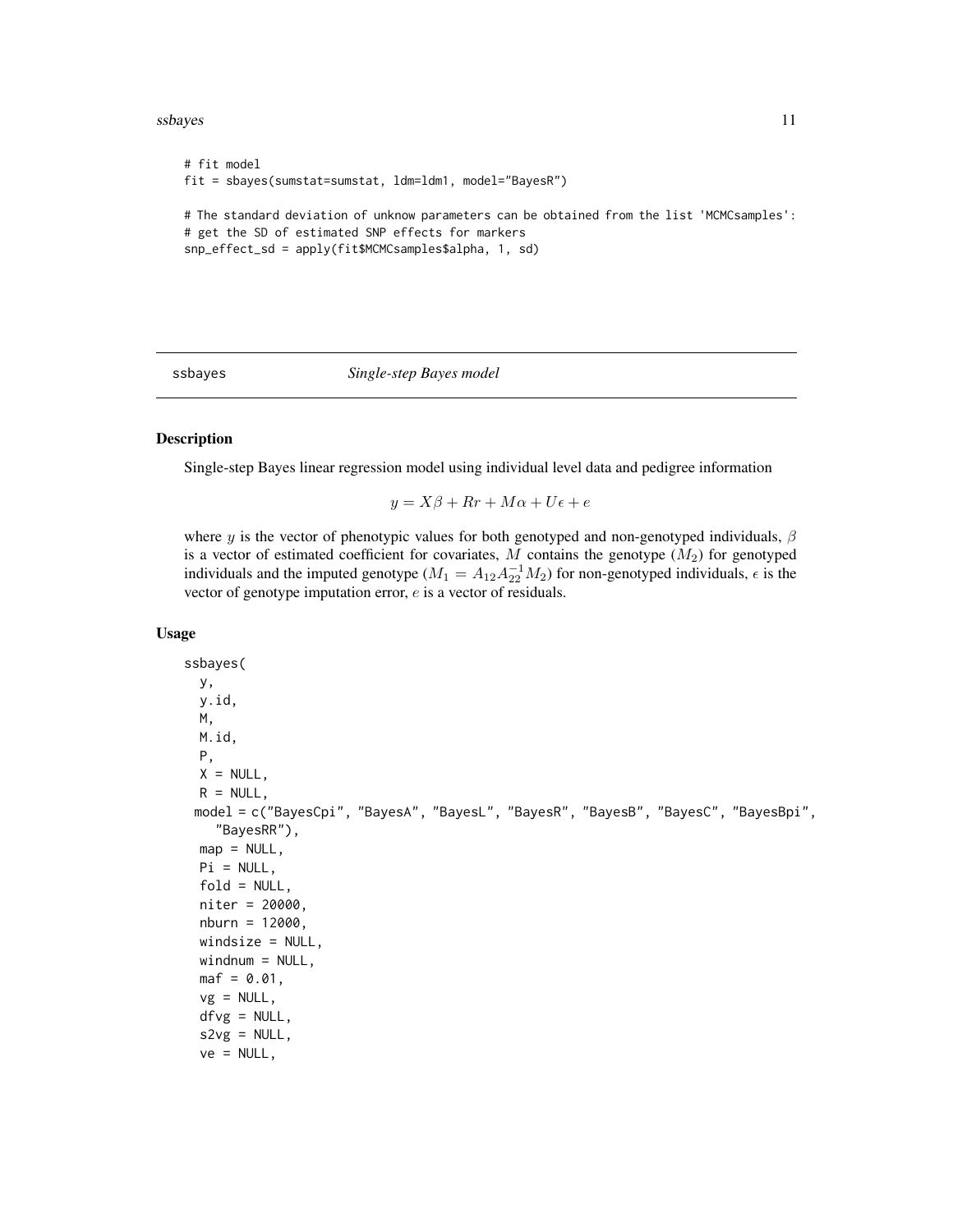12 ssbayes and the state of the state of the state of the state of the state of the state of the state of the state of the state of the state of the state of the state of the state of the state of the state of the state of

```
dfve = NULL,
 s2ve = NULL,outfreq = NULL,seed = 666666,threads = 4,
 verbose = TRUE
\mathcal{L}
```

| У     | vector of phenotype, use 'NA' for the missings.                                                                                                                       |
|-------|-----------------------------------------------------------------------------------------------------------------------------------------------------------------------|
| y.id  | vector of id for phenotype.                                                                                                                                           |
| M     | numeric matrix of genotype with individuals in rows and markers in columns,<br>NAs are not allowed.                                                                   |
| M.id  | vector of id for genotype.                                                                                                                                            |
| P     | matrix of pedigree, 3 columns limited, the order of columns shoud be "id", "sir",<br>"dam".                                                                           |
| X     | (optional) covariate matrix of all individuals, all values should be in digits, char-<br>acters are not allowed, please use 'model.matrix.lm' function to prepare it. |
| R     | (optional) environmental random effects matrix of all individuals, NAs are not<br>allowed for the individuals with phenotypic value.                                  |
| model | bayes model including: "BayesB", "BayesA", "BayesL", "BayesRR", "Bayes-<br>Bpi", "BayesC", "BayesCpi", "BayesR", "BSLMM".                                             |
|       | • "BayesRR": Bayes Ridge Regression, all SNPs have non-zero effects and<br>share the same variance, equals to RRBLUP or GBLUP.                                        |
|       | • "BayesA": all SNPs have non-zero effects, and take different variance which<br>follows an inverse chi-square distribution.                                          |
|       | • "BayesB": only a small proportion of SNPs (1-Pi) have non-zero effects,<br>and take different variance which follows an inverse chi-square distribution.            |
|       | • "BayesBpi": the same with "BayesB", but 'Pi' is not fixed.                                                                                                          |
|       | • "BayesC": only a small proportion of SNPs (1-Pi) have non-zero effects,<br>and share the same variance.                                                             |
|       | • "BayesCpi": the same with "BayesC", but 'Pi' is not fixed.                                                                                                          |
|       | • "BayesL": BayesLASSO, all SNPs have non-zero effects, and take different<br>variance which follows an exponential distribution.                                     |
|       | • "BayesR": only a small proportion of SNPs have non-zero effects, and the<br>SNPs are allocated into different groups, each group has the same variance.             |
| map   | (optional, only for GWAS) the map information of genotype, at least 3 columns<br>are: SNPs, chromosome, physical position.                                            |
| Рi    | vector, the proportion of zero effect and non-zero effect SNPs, the first value<br>must be the proportion of non-effect markers.                                      |
| fold  | proportion of variance explained for groups of SNPs, the default is $c(0, 0.0001, 0.0001)$<br>$0.001, 0.01$ ).                                                        |
| niter | the number of MCMC iteration.                                                                                                                                         |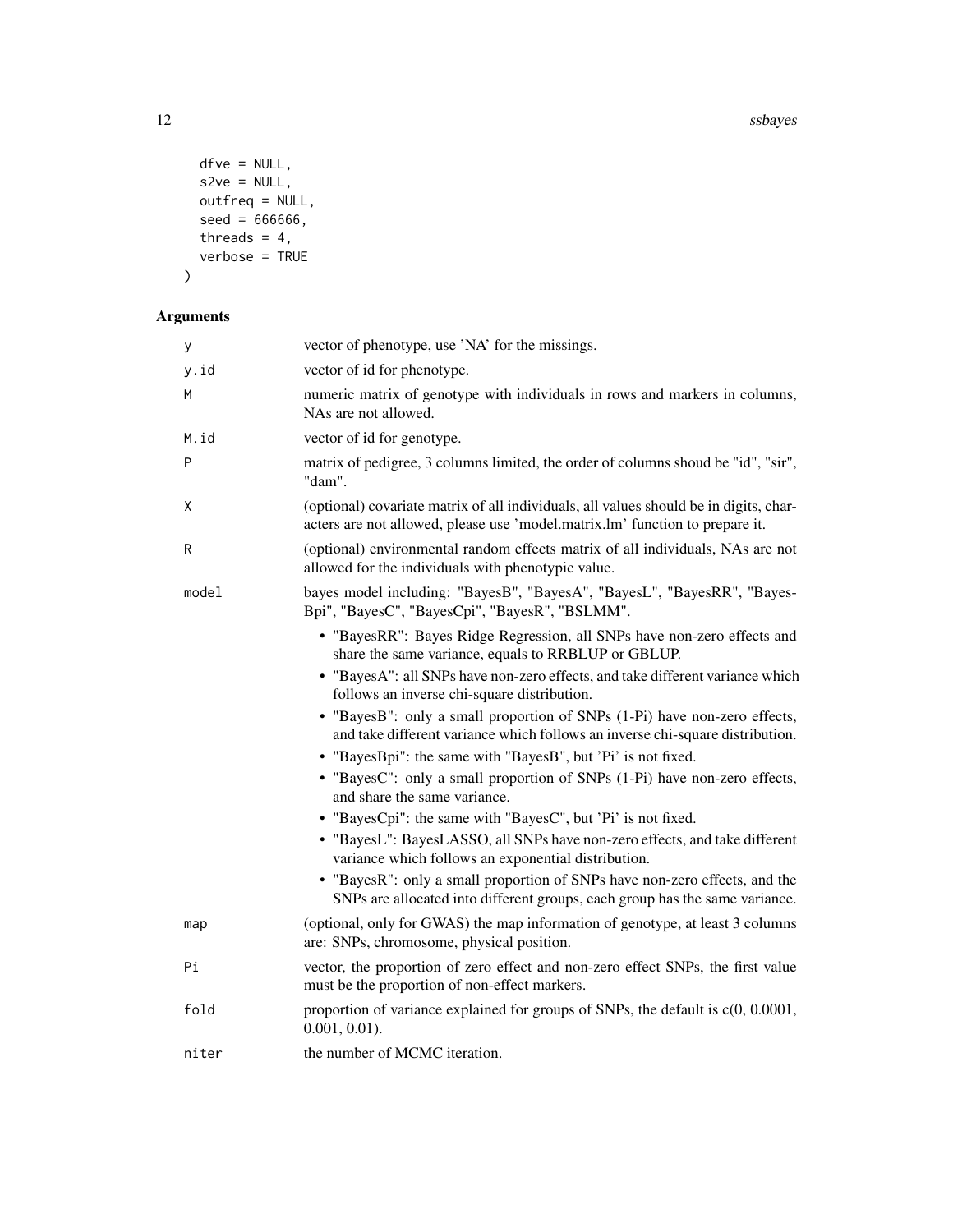#### $\mathbf{s}$ sbayes  $\qquad \qquad$  13

| nburn    | the number of iterations to be discarded.                                                                                                                                                                                                                                                                                 |
|----------|---------------------------------------------------------------------------------------------------------------------------------------------------------------------------------------------------------------------------------------------------------------------------------------------------------------------------|
| windsize | window size in bp for GWAS, the default is NULL.                                                                                                                                                                                                                                                                          |
| windnum  | fixed number of SNPs in a window for GWAS, if it is specified, 'windsize' will<br>be invalid, the default is NULL.                                                                                                                                                                                                        |
| maf      | the effects of markers whose MAF are lower than the threshold will be not esti-<br>mated.                                                                                                                                                                                                                                 |
| vg       | prior value of genetic variance.                                                                                                                                                                                                                                                                                          |
| dfvg     | the number of degrees of freedom for the distribution of genetic variance.                                                                                                                                                                                                                                                |
| s2vg     | scale parameter for the distribution of genetic variance.                                                                                                                                                                                                                                                                 |
| ve       | prior value of residual variance.                                                                                                                                                                                                                                                                                         |
| dfve     | the number of degrees of freedom for the distribution of residual variance.                                                                                                                                                                                                                                               |
| s2ve     | scale parameter for the distribution of residual variance.                                                                                                                                                                                                                                                                |
| outfreq  | frequency of collecting the estimated parameters and printing on console. Note<br>that smaller frequency may have higher accuracy of estimated parameters, but<br>would result in more time and memory for collecting process, on contrary, big-<br>ger frequency may have an negative effect on accuracy of estimations. |
| seed     | seed for random sample.                                                                                                                                                                                                                                                                                                   |
| threads  | number of threads used for OpenMP.                                                                                                                                                                                                                                                                                        |
| verbose  | whether to print the iteration information on console.                                                                                                                                                                                                                                                                    |

#### Value

the function returns a list containing

\$J coefficient for genotype imputation residuals

\$Veps estimated variance of genotype imputation residuals

\$epsilon genotype imputation residuals

\$mu the regression intercept

\$pi estimated proportion of zero effect and non-zero effect SNPs

\$beta estimated coefficients for all covariates

\$r estimated environmental random effects

- \$Vr estimated variance for all environmental random effect
- \$Vg estimated genetic variance

\$Ve estimated residual variance

\$h2 estimated heritability (h2 =  $Vg / (Vr + Vg + Ve)$ )

\$g data.frame, the first column is the list of individual id, the second column is the genomic estimated breeding value for all individuals, including genotyped and non-genotyped.

\$alpha estimated effect size of all markers

\$e residuals of the model

\$pip the frequency for markers to be included in the model during MCMC iteration, also known as posterior inclusive probability (PIP)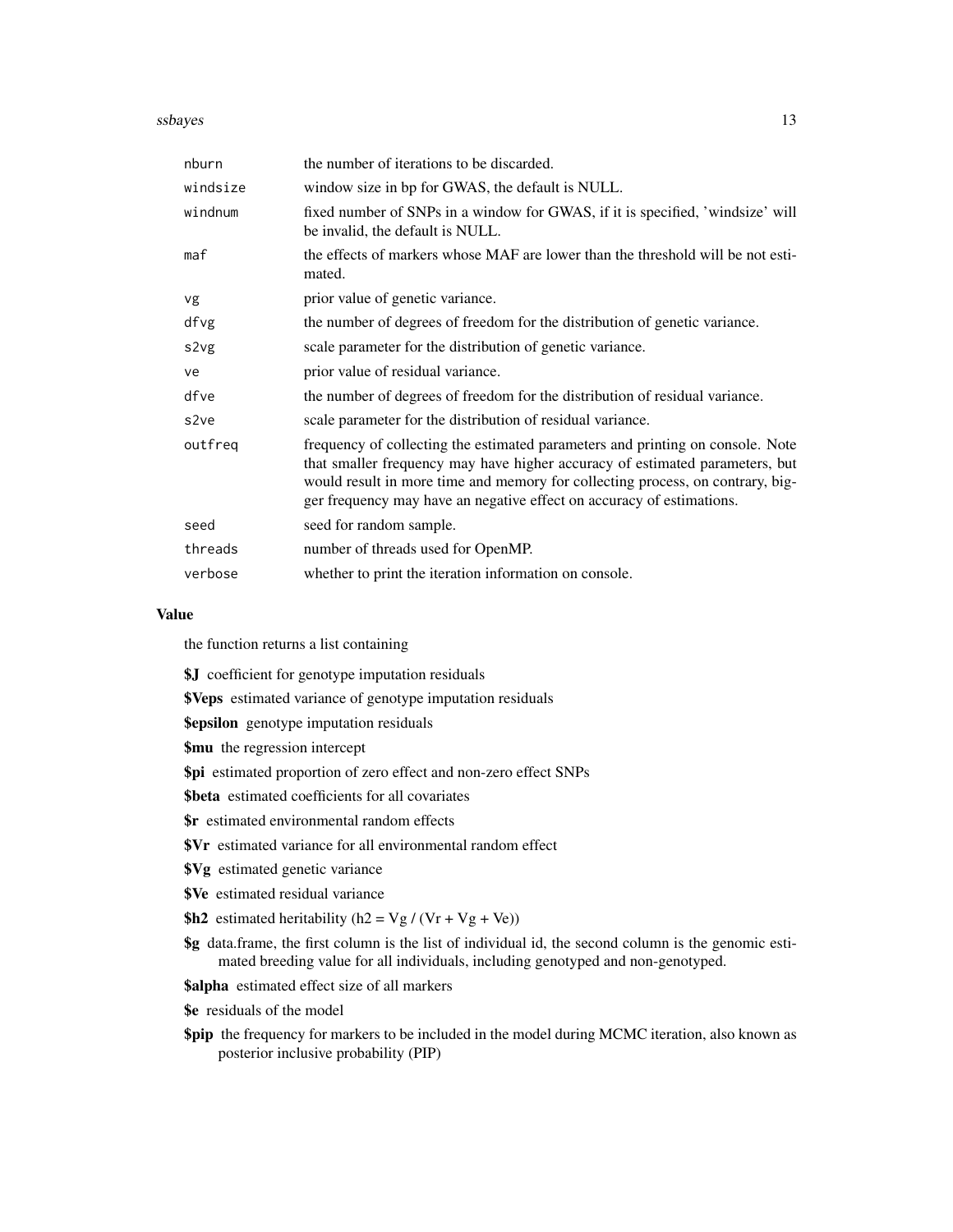\$gwas WPPA is defined to be the window posterior probability of association, it is estimated by counting the number of MCMC samples in which

α

is nonzero for at least one SNP in the window

**\$MCMCsamples** the collected samples of posterior estimation for all the above parameters across MCMC iterations

#### References

Fernando, Rohan L., Jack CM Dekkers, and Dorian J. Garrick. "A class of Bayesian methods to combine large numbers of genotyped and non-genotyped animals for whole-genome analyses." Genetics Selection Evolution 46.1 (2014): 1-13.

Henderson, C.R.: A simple method for computing the inverse of a numerator relationship matrix used in prediction of breeding values. Biometrics 32(1), 69-83 (1976).

#### Examples

```
# Load the example data attached in the package
pheno_file_path = system.file("extdata", "pheno.txt", package = "hibayes")
pheno = read.table(pheno_file_path, header=TRUE)
pedigree_file_path = system.file("extdata", "ped.txt", package = "hibayes")
ped = read.table(pedigree_file_path, header=TRUE)
bfile_path = system.file("extdata", "geno", package = "hibayes")
data = read_plink(bfile_path, out=tempfile())
fam = data$fam
geno = data$geno
map = data$map
# NOTE: for ssbayes model, there is no NEED to adjust the order of id in different files
geno.id = fam[, 2]pheno.id = pheno[, 1]
# Add fixed effects, covariates, and random effect
X <- model.matrix.lm(~as.numeric(scale)+as.factor(sex), data=pheno, na.action = "na.pass")
X \le -X[, -1] #remove the intercept
# then fit the model as: fit = ssbayes(..., X=X, R=pheno[,c("group")], ...)
# For GS/GP
fit = ssbayes(y=pheno[, 2], y.id=pheno.id, M=geno, M.id=geno.id, P=ped,
model="BayesR", niter=200, nburn=100)
# For GWAS
fit = ssbayes(y=pheno[, 2], y.id=pheno.id, M=geno, M.id=geno.id, P=ped,
map=map, windsize=1e6, model="BayesCpi")
```

```
# The standard deviation of unknow parameters can be obtained from the list 'MCMCsamples':
# get the SD of estimated SNP effects for markers
snp_effect_sd = apply(fit$MCMCsamples$alpha, 1, sd)
# get the prediction error variance (PEV) of estimated breeding values
gebv_pev = apply(fit$MCMCsamples$g, 1, var)
```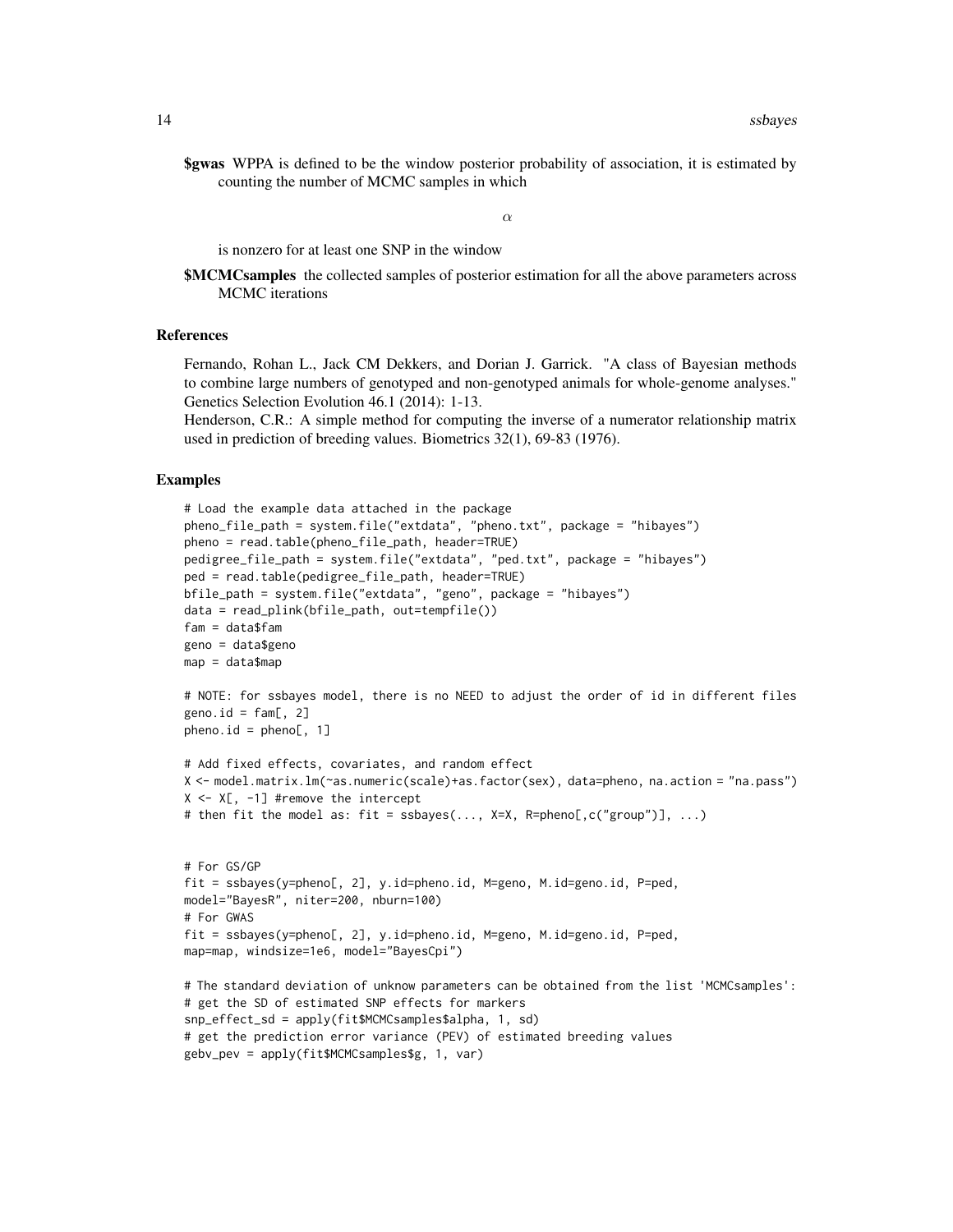$\mathbf{s}$ sbayes  $\mathbf{s}$